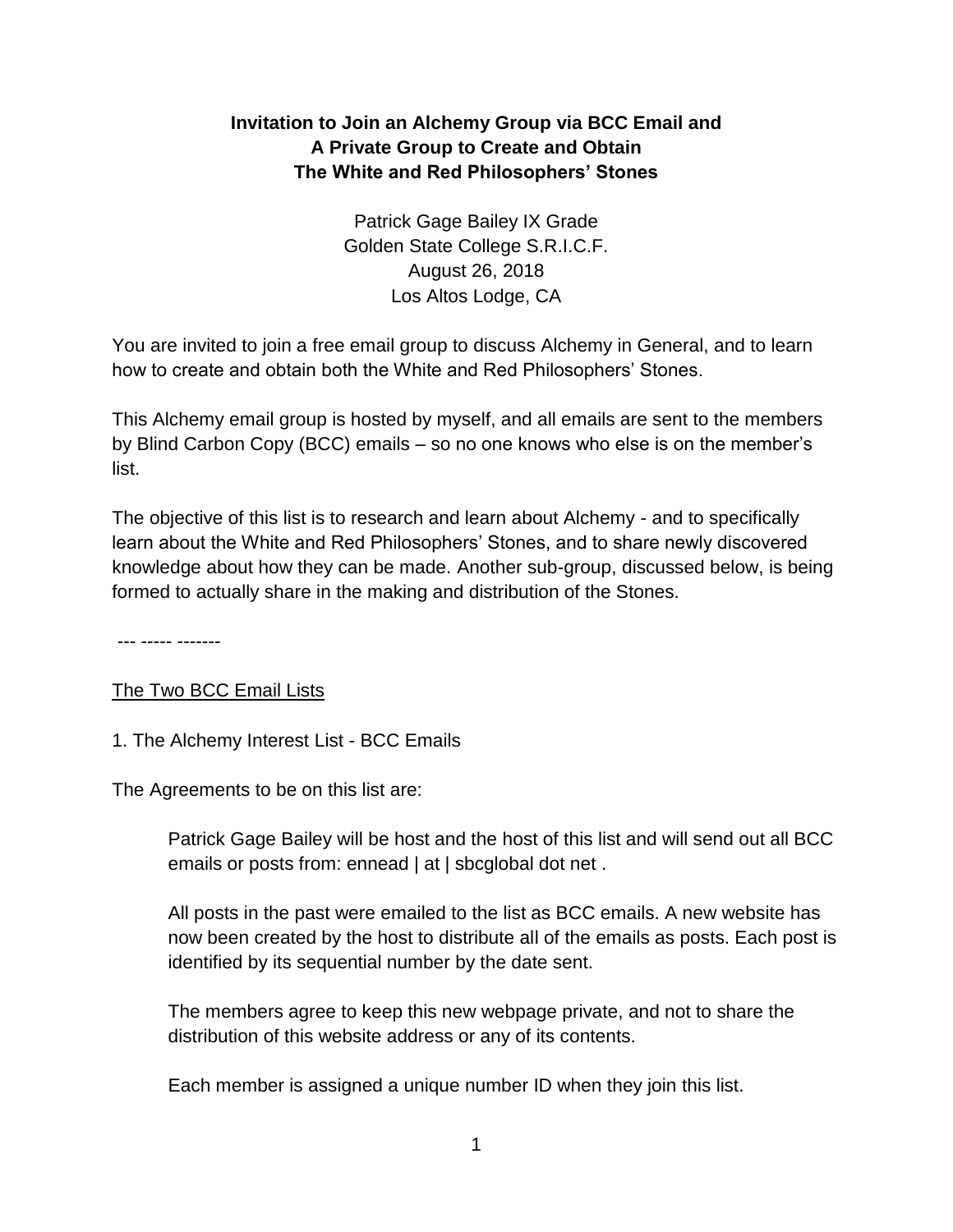Each member may communicate with the list by emailing to the host, who will then distribute that email, saying that it is from that number ID.

No names will ever be used in any emails or posts - unless specifically requested by the member sending their email to the host.

Anyone may be recommended by a member to join this list.

The person recommended must ask to be placed on this list by sending an email request to the host (email above).

We all agree to keep high integrity and honesty in our communications and in our work.

The purpose of this list is share knowledge about Alchemy – to and from the members.

This BCC email group was originally started in 2015 by myself and over 20 Masons in the San Francisco Bay Area. It was then expanded to include anyone that is interested in this subject. It now has about 70 members, internationally, and the membership is growing fast.

2. The White and Red Philosophers' Stones Project - BCC Emails

Anyone that is first on the Alchemy BCC Email list above may petition to be added to this list by emailing the host. The purpose of this list is share cooperative efforts to actually support, make, and distribute The White and Red Philosophers' Stones.

The Agreements to this list are the same as above, except that all communications will be made by BCC email to its members. There will not be a new central website for these members.

--- ----- -------

While many are interested in the theory of Alchemy, only a few are seriously interested in actually making and obtaining White and Red Philosophers' Stones for their personal use.

The purpose of this second list is to band together with others to support, make, and distribute these Stones.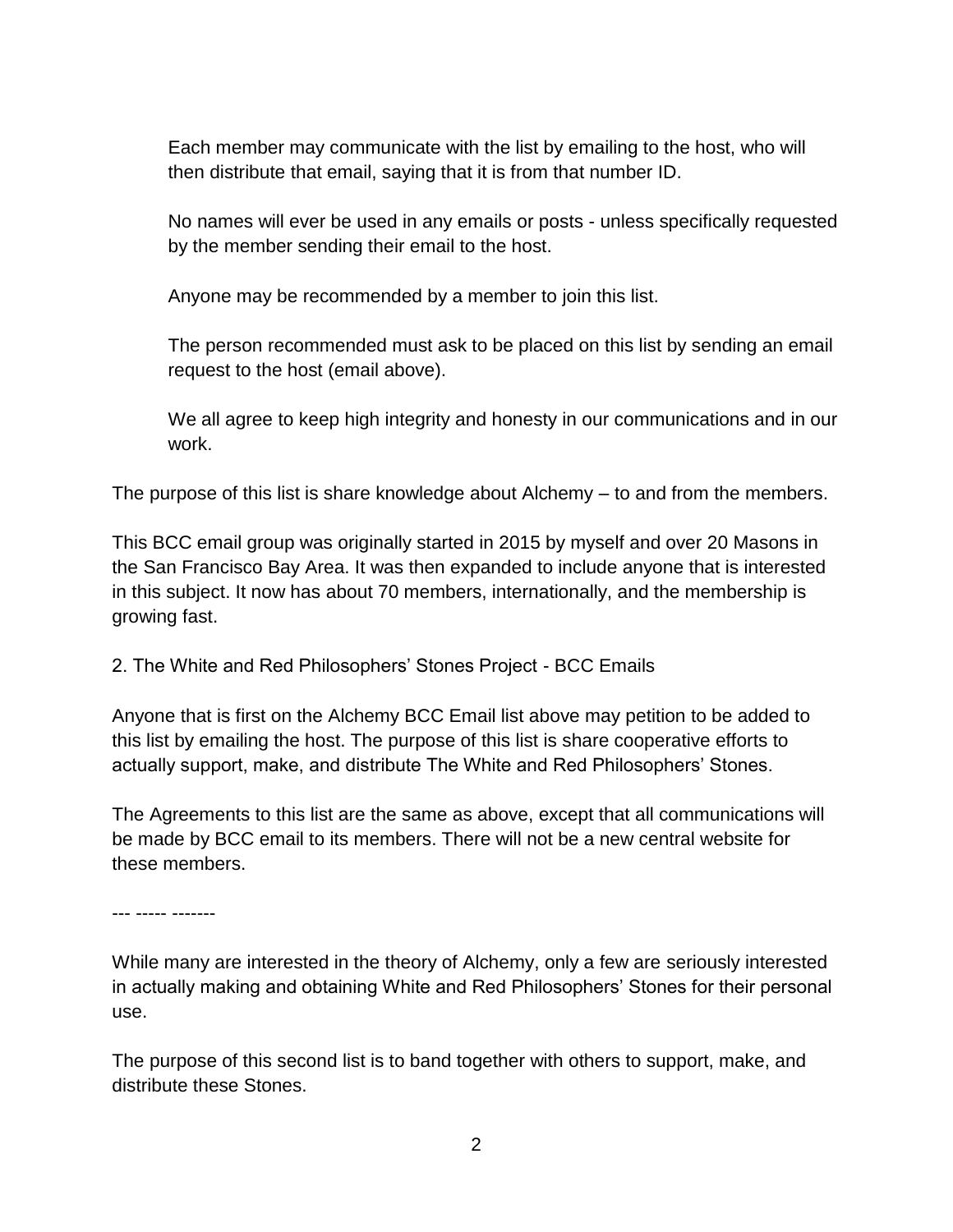It will be shown below that there are several steps (Stages) in making the Stones, and that only the First Stage produces a very vile smell. Therefore, we have found members that are interested in making the Stones for others, that live far out in the country.

--- ----- -------

#### The Method to Create the Stones

We will be using this one reference below to discuss and to create the Stones. There are other methods that work, and the author of this reference states that:

"The method I am presenting in this book is, I'm sure, not the most efficient method possible. But it is the method I know and is a tried and tested method, developed over thousands of years by some of the greatest minds." – Chapter 17

The reference book that we will use is the book:

The Book of Aquarius By Anonymous Released: March 20, 2011 Updated: April 25, 2012

It is noted that there have been many versions of this book uploaded onto the internet over the years, and that the current version found today at

The Book of Aquarius An Introduction to Alchemical Philosophy 3rd Edition v.1.0 c 2015 By Aleksander Almásy At http://www.alchemy.ws

This contains only 10 chapters and 29 pages.

Therefore, the original book "The Book of Aquarius" by "Anonymous has been intentionally suppressed for many years!

However, by using the internet "Way Back Machine" at https://archive.org/ - the original and full version of the book has been found as titled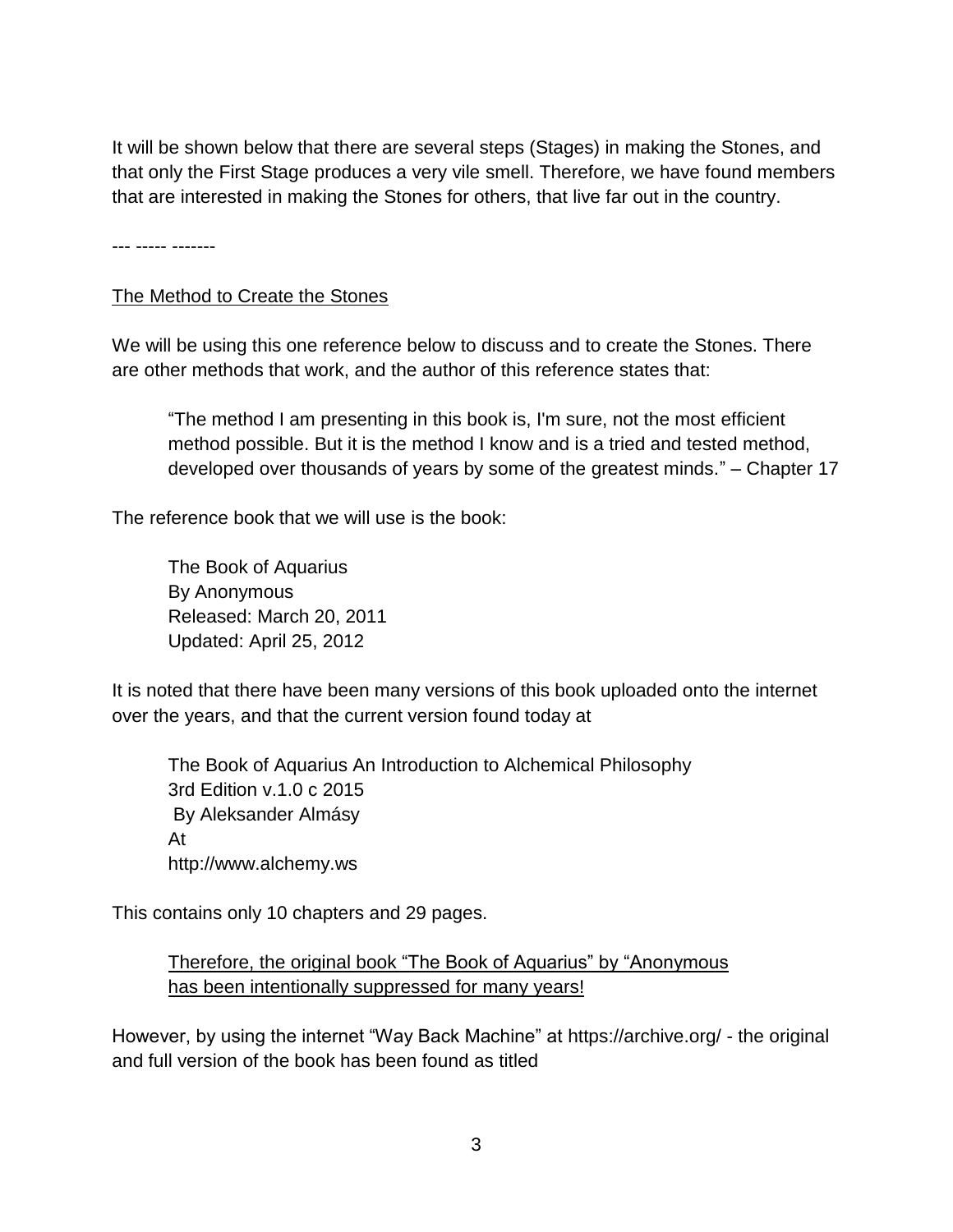The Book of Aquarius Released March 20, 2011, Updated April 25, 2012 By Anonymous

This contains All 165 pages and 56 Chapters !!! This book is also full of quotes from Alchemical books and references going back into the 1000s!

In order to make sure that you do get the proper book version, links have been provided at www.padrak.com/uspa072118/ which provides

The Book of Aquarius by Anonymous (Full Version) (The Original Complete PDF File) The Book of Aquarius by Anonymous (Table of Chapter Numbers and Titles) The Book of Aquarius by Anonymous (As fully saved and reformatted as a Word file - With no text changes) The Book of Aquarius by Anonymous (That Word file with all of the reference quotes deleted – To make a shorter reference)

--- ----- -------

### Quotes from The Book of Aquarius (Full Version) Ref. Chapter Number

I now include certain text and quotes from a few chapters to summarize our sincere interest and our dedication to The Future Work.

3. What is Alchemy?

Alchemy is the art of imitating and accelerating Nature. It is a natural art and science. In alchemy we do not really make anything, all we do is provide a condition for Nature to do what Nature does. So the Philosophers' Stone is not really made by the alchemist, it is made by Nature. The alchemist only provides the conditions so that Nature can operate effectively and without being disturbed.

An alchemist then only makes the Stone in the same way that you make a tree by planting the seed and leaving it for a few years. Once the seed is set, if the conditions are right then it just grows by itself, in accordance with Nature.

9. The Secret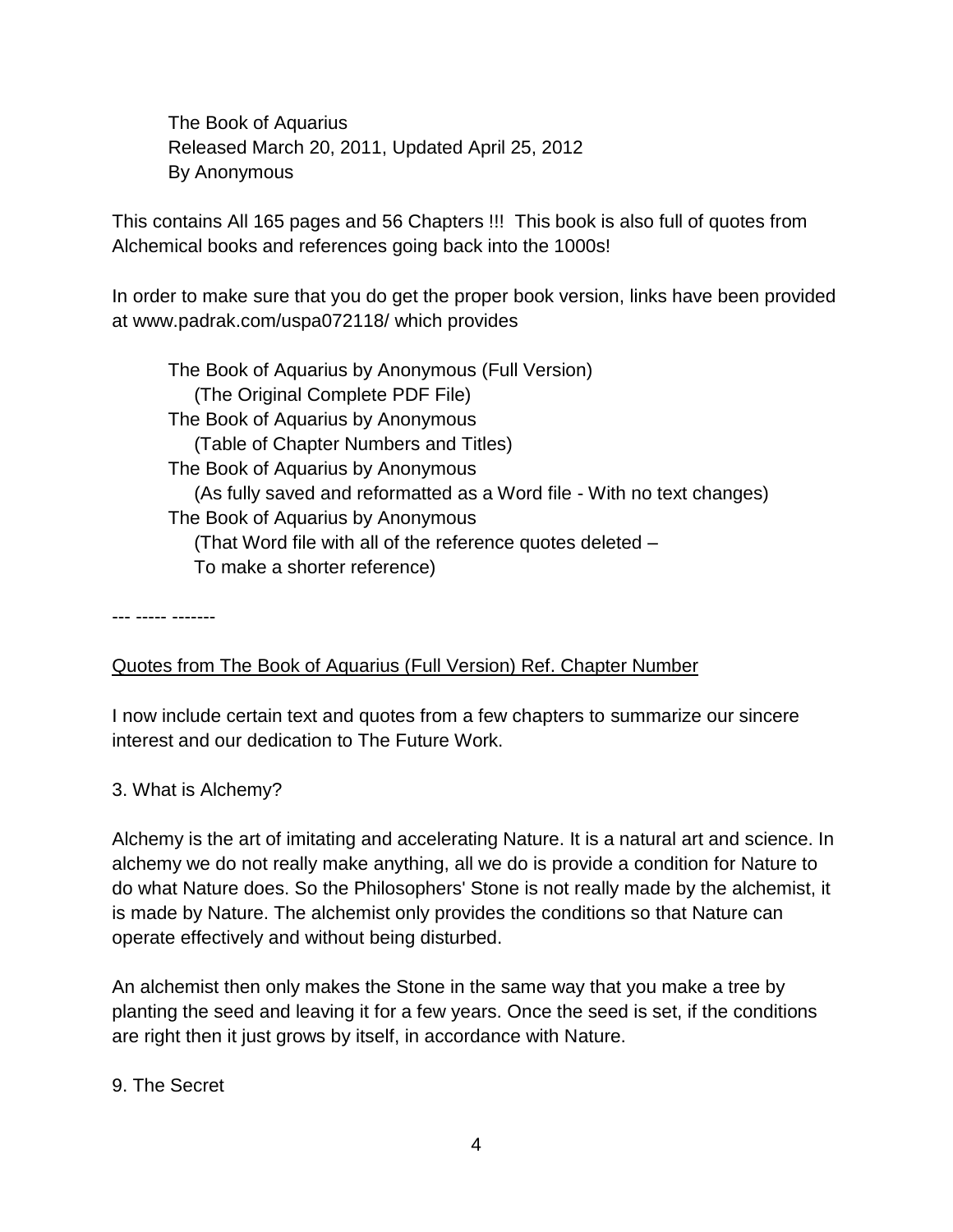It's no secret that the Philosophers' Stone is a secret. It wasn't always this way, but we'll leave the history for the History section.

The Stone being hidden and forgotten was an inevitability of the age of the world which is now ending. Now begins the time that all secrets will be revealed and judged.

14. What Is It Made From?

The Stone is made out of only one ingredient.

"Know also that there is only one thing in the whole world that enters into the composition of the Stone, and that, therefore, all coagulation, and admixture, of different ingredients, would shew you to be on a wrong scent altogether."

- The Glory of the World, Or, Table of Paradise, by Anonymous, 1526 AD

"From the one substance is evolved, first the White, and then the Red Tincture; there is one vessel, one goal, and one method."

- The New Pearl of Great Price, by Peter Bonus, 1338 AD

Not only is there nothing else used than this one ingredient, but you must be careful not to accidentally allow any other matter to become mixed with it. A small amount of dust or water would not ruin the work completely, but will certainly increase the time it takes to make it.

The ingredient is urine. I understand this may sound strange, and suspiciously convenient, on first hearing, however, there is sound and logical reasoning for the Stone to be made from urine.

Firstly I must explain that the Stone could in theory be made from anything, since everything contains the life-energy to some degree, which is the active ingredient of the Stone. Urine contains this life-energy in high concentration, due to the fact that it has just come out of you, and you, as a living animal, are full of life-energy.

#### 19. Overview

"The work is easy and the medicine is not far away. If the secret is disclosed, it will be so simple that everyone may get a good laugh."

- Wu Chen P'ien, Essay on the Understanding of Truth, by Chang Po-tuan, 1078 AD (Chinese)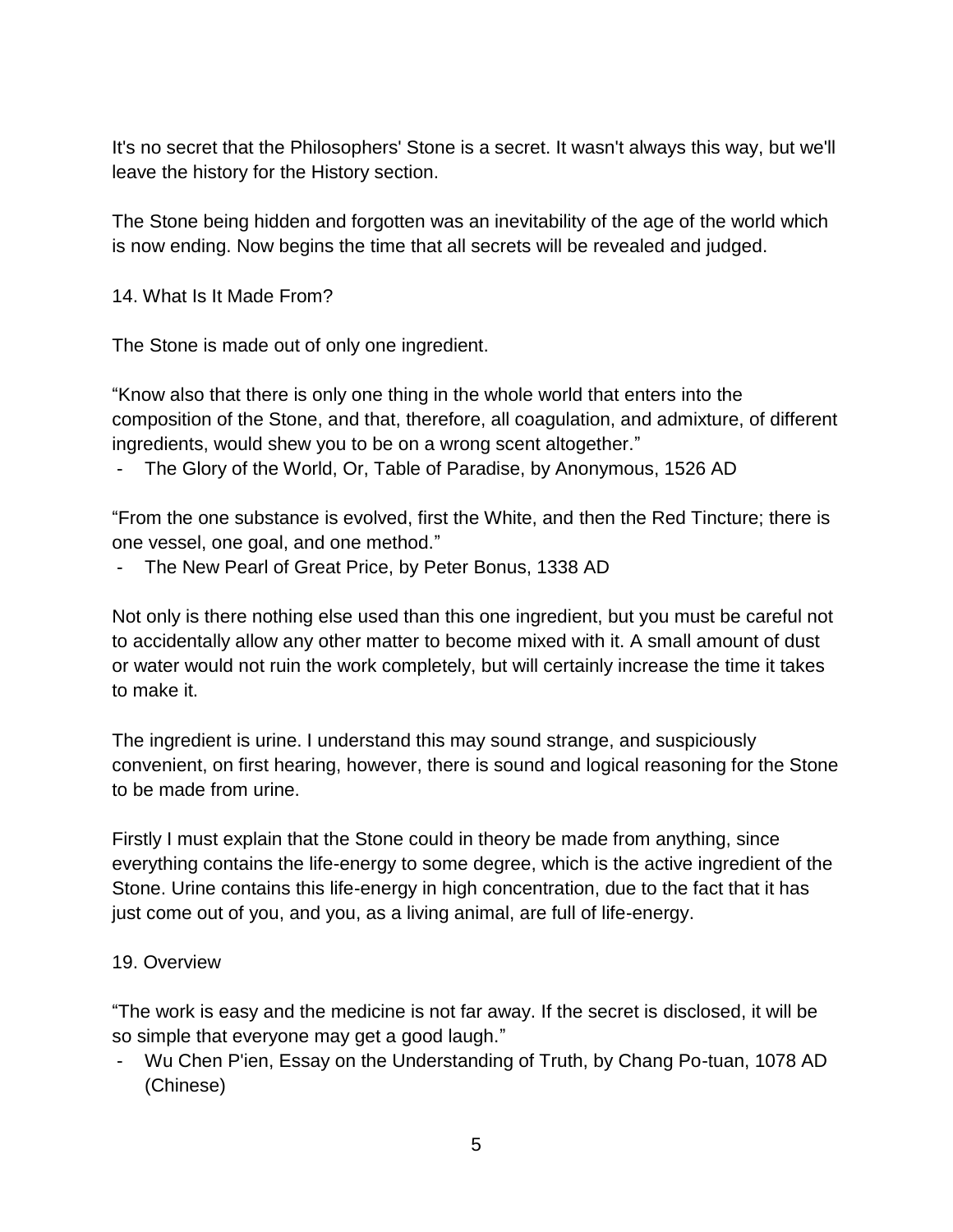There are two parts to our Great Work. Both parts follow the same laws of Nature that we addressed in our theory.

"The first operation, which is done by hand, is the first stage of the work, which consists in Sublimation and Purification. The second operation, in which the artist has nothing to do but look on, is the second stage of the work."

- The New Pearl of Great Price, by Peter Bonus, 1338 AD

In the First Part we give Nature a head start by manually performing some of nature's operations, and removing the densest particles, so as to accelerate the whole process. If you did not perform this first part, the process would still work, but it may well take longer than your lifetime.

We will repeatedly distil (with low heat) and calcine the urine, in order to separate it into layers according to density. We will then take only the lightest (most subtle) of the particles, which will be in the form of a white salt, and discard the rest of the body. Then further distil the urine to make it as pure as possible, so only the lightest particles remain. This leaves us at the end of the First Part with a white salt, and a well distilled urine. The First Part will take around 3 months.

In the Second part, we combine the salt and distilled urine, hermetically seal them in a vessel of the correct specifications, and let Nature do its thing. At this stage we only need to make sure it is subjected to the correct degree of heat.

To combine the salt and distilled urine we heat gently until the salt absorbs and becomes saturated with the distilled urine, which can take up to one year, or longer. Then we just need to watch for the matter to putrefy and turn black, then purify and turn white, adjusting the heat accordingly. When the matter turns white, we have the White Stone.

The White Stone can be subjected to higher heat, which will mature it into the Red Stone. The Red Stone must itself be "fermented" with gold.

"Without a proper ferment the Moon cannot become the Sun, but the substance, having nothing to prevent it from doing so, will again revert to water."

- The Epistle of Bonus of Ferrara, by Peter Bonus, 14th Cen.

"There are no other ferments like these here. The ferment of silver is silver, the ferment of gold is gold, therefore don't look elsewhere!"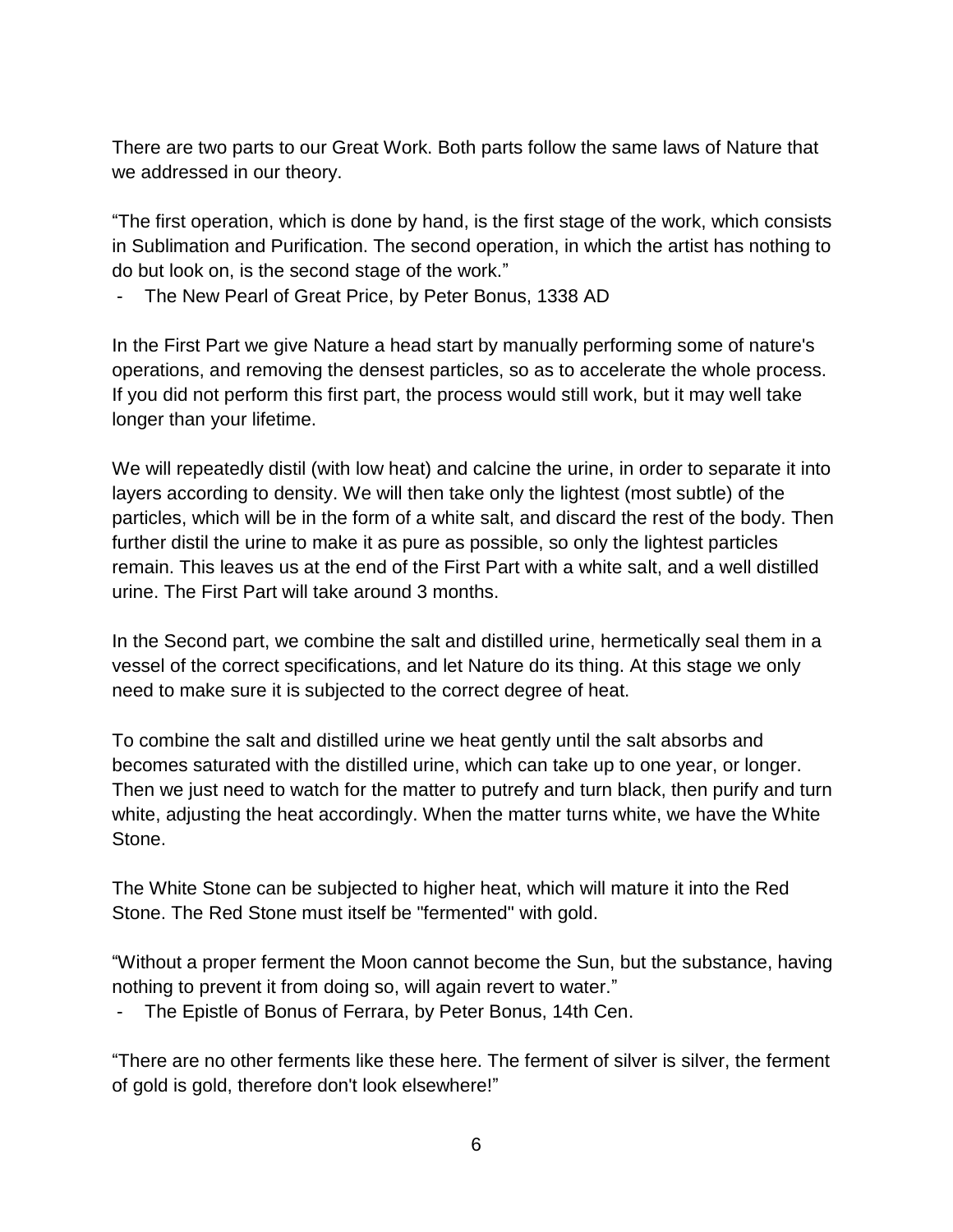- Compound of Compounds, by Albertus Magnus, 13th Cen.

You will then have the Philosophers' Stone. It can be multiplied in quality and quantity by repeating the Second Part (which will be much quicker), or in other ways as will be discussed.

## 21. First Part

The purpose of the calcination is to burn and destroy the solid part of the urine, in order to extract the salt, which is incombustible. You need to really burn the solid matter in the urine.

The first few times you perform the sand bath calcination, or the very first time you perform the kiln calcination, a nasty smoke will come off it, which will stain everything black and smell really foul, so the calcinations must be done outside. Do not breathe in the smoke, it's poisonous! Do not perform the first few calcinations inside your house or it will become unlivable. People who live in the city may need to take a "camping" or "fishing" trip over a weekend, to perform the first calcination away from other people.

[This is the Really Smelly Part!]

### 22. Second Part

Now that you have the mercury (distilled urine) and sulphur (white salt) of the Sages, you need to combine the two so they can putrefy and turn black.

The salt will slowly absorb the moisture. The whole process can take longer than a year, so don't give up. As long as you know you have not used too much heat both now, and in the distilling of the First Part, then it will work.

When the salt has absorbed the moisture and starts to become dry, add another couple of drops of distilled urine. Then wait again until the salt again starts to dry, and add another couple of drops. Continue doing this until the salt is entirely saturated, at which point it will be of the consistency of melted wax.

### 23. Black Stage

When the salt has been entirely broken down and saturated with the distilled urine, it will turn black, which is a sign of putrefaction. Black is the natural color of decomposed matter.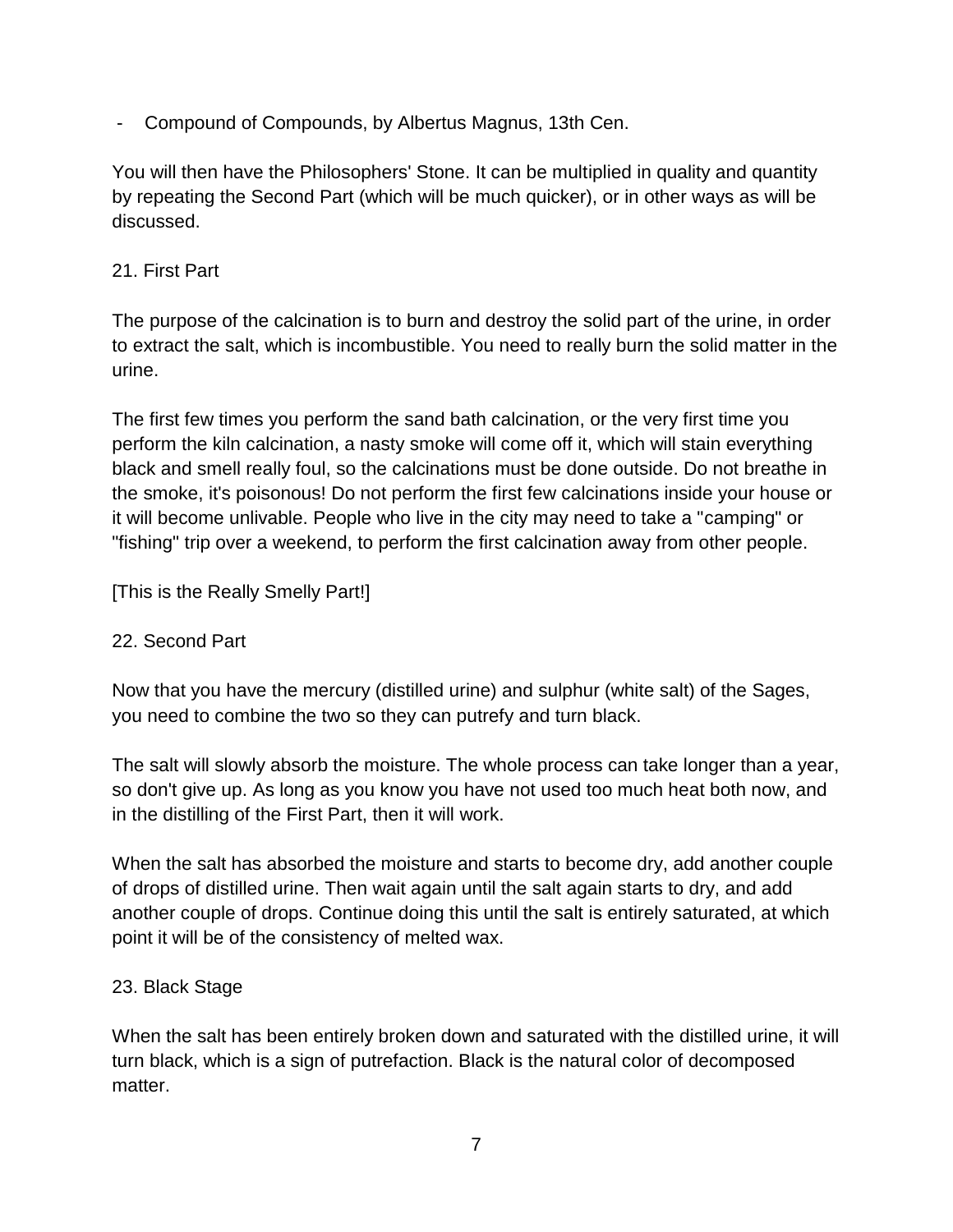When the whole mass has turned black then you know it has putrefied completely. This is a great sign, because you will now be more than half way to completing the Stone.

Slowly slowly the body will start getting whiter, and may pass through different colors, including one that looks a bit reddish. Don't worry about these colors; we just need the body to get white.

### 24. White Stage

Having adjusted the heat during the black stage, so that the body dries out in between rains, the black body will slowly pass through various colors and turn white.

As when turning black, the whiteness will not appear suddenly one day, but it will be a slow progress over a few months.

When the body has turned totally white and all the moisture has disappeared you have the White Stone, which can either be fermented with silver, or continued to the maturity of the Red Stone.

#### 25. Fermentation

Both the White Stone and Red Stone must be fermented with silver or gold respectively before they are complete. It is only possible to ferment the White Stone with silver, and the Red Stone with gold, nothing else can be used, neither can silver or gold be used to ferment both.

The ferment (silver or gold) is not considered to be an "ingredient" of the Stone. The Stone is already developed when we apply the ferment, but it needs to be fermented in order to be used for our purposes. The Stone would be harmful if ingested without being fermented first.

The Stone will break down the silver or gold into its own form, but adopt the frequency and stability of the ferment. The life-energy needs to be given an impression of a stable form.

The fermentation is the same process as the Second Part of the work, only we will also add silver or gold, and the process will be much faster.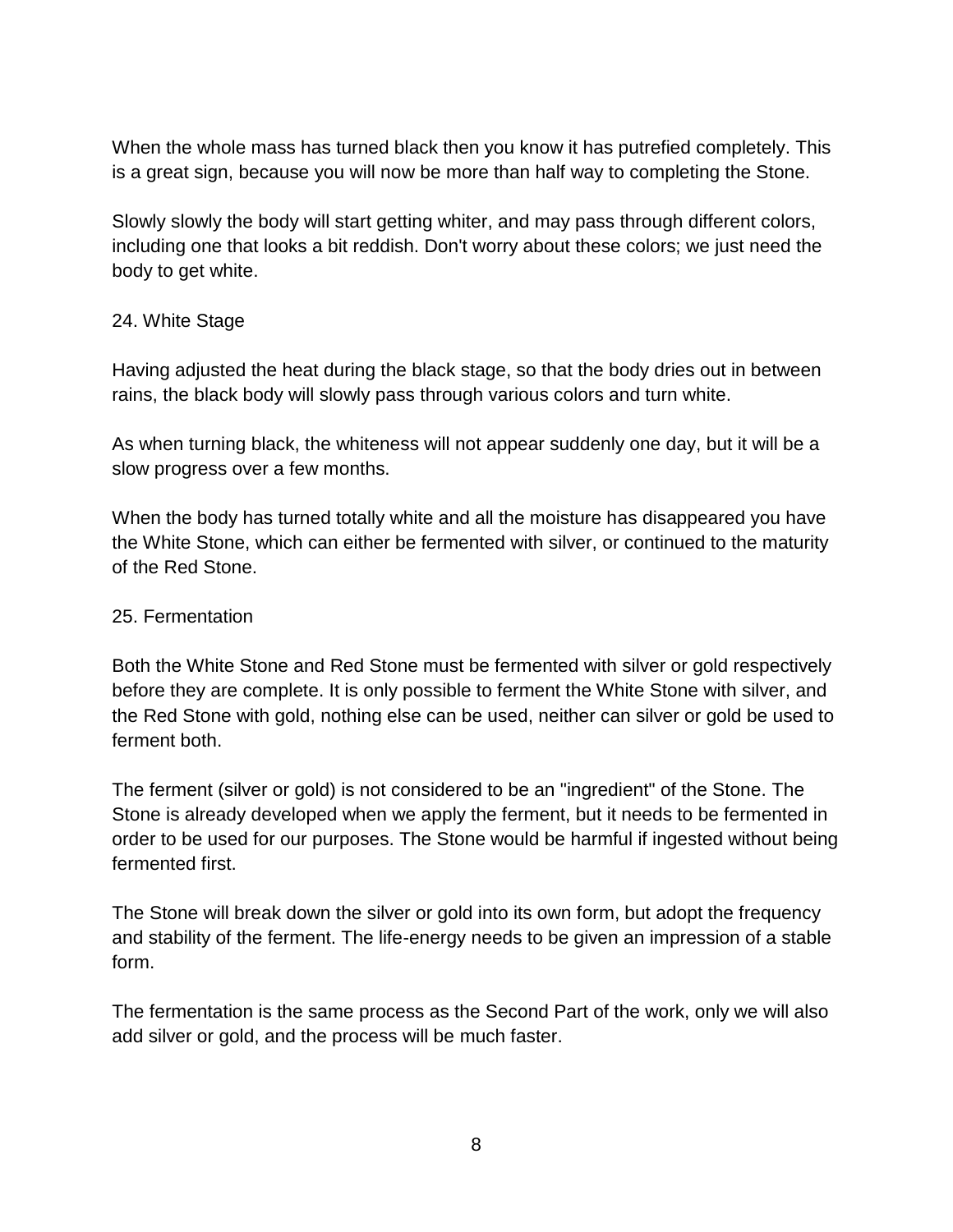The quantity of silver or gold you use should be between 2 to 10 times the quantity of the Stone. Find the purest silver or gold you can, it must be as close to 100% pure as possible. It's best to use silver or gold dust, as the reaction will be faster the pieces are smaller (increased surface area.) If you can't get dust, then file down a coin or whatever you have.

To perform the fermentation (and also for multiplication) grind the Stone to dust and mix this together with the ferment (silver for White, gold for Red). Optionally, you can melt this mixture of the Stone and the ferment together with a heat strong enough to melt gold, then beat it into plates and grind it into powder again - this optional stage will speed up the process. Now add a small amount of distilled urine again, and continue with the imbibing, blackening and whitening (then reddening if you are fermenting/multiplying the Red Stone) as you did previously (following chapters 22-24). The fermentation process should take 1-3 months the first time.

Now the White Stone is complete. It can be multiplied in quantity and quality, and raised to the power of the Red Stone.

# 27. Red Stage

The Red Stone is only a further development of the White Stone. You will obtain the White Stone first, and then part of this you can excel to the perfection of the Red Stone.

If you are attempting to mature the unfermented White Stone, instead of the fermented White Stone, you will need to be more careful with the heat. It might also be an idea to multiply your White Stone a few times before attempting to make it red. This may speed up the process as the Stone will already be much purer.

### 28. Multiplication

The Stone only has to be made once, and then it can be easily multiplied in quantity and quality. The multiplication is the same for the White Stone and the Red Stone.

The standard method of Multiplication is to repeat the Second Part or Fermentation again. You can do this with or without adding gold or silver, but by adding more ferment you are increasing the quantity as well as the quality. Every time you repeat the Fermentation, the Stone will get larger and 10x more powerful. The time it takes to complete the multiplication also gets less and less each time it is performed, since the Stone becomes more and more powerful, until the multiplication can be done in just a few seconds.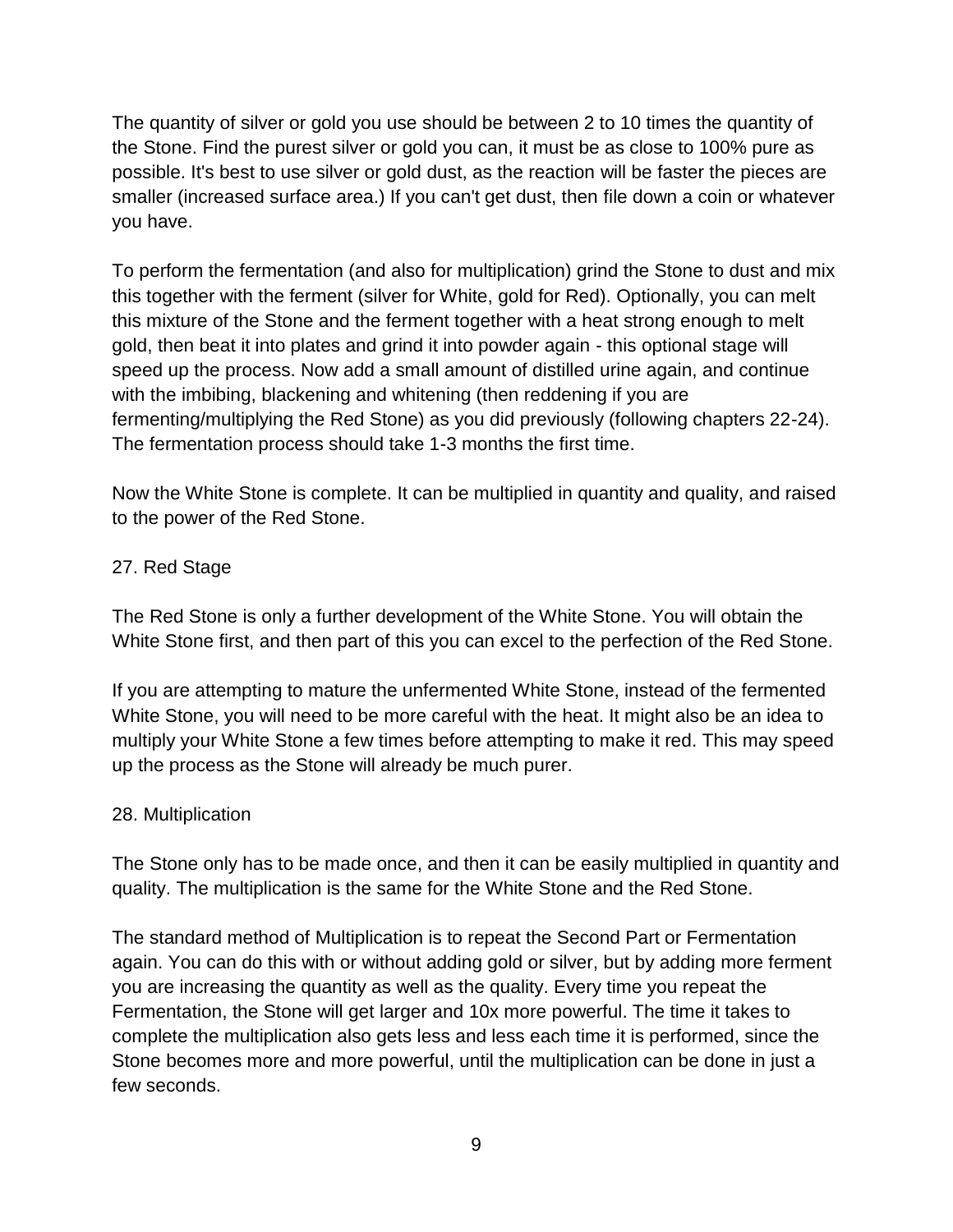The unfermented Stones can also be multiplied, but of course you will multiply them by repeating the Second Part again (imbibe, make black, make white, make red) adding only distilled urine and not the ferment.

## 29. Projection

The projection is a reasonably simple matter of melting the metal to be transmuted, then throwing a little bit of the Stone into it.

The lower the melting temperature of the metal, the easier it is transmuted, and less of the Stone will be required. So mercury is the best, and then lead.

### 30. Appearance

The appearance of the Red Stone is different depending how many times it has been multiplied in quality, and therefore how pure and powerful it is.

At first it is a dull red and opaque, but becomes brighter and transparent purple when more refined. It is very heavy.

### 31. Everburning Lamps

Lamps have been found all over the world which have been burning for hundreds of years with no apparent power source. The "scientific" opinion is that there must have been a secret oil well full of oil for the lamp, even though they never found one. But no surprise... its alchemy again.

[This is the original basis for the creation of Hanukkah!]

### 33. Religious References

All of the mainstream religious texts have references to the Stone. The alchemical books I have read are largely from Europe, and so the alchemists were Christian and therefore included many Biblical references. The Chinese alchemists were Taoists, and Taoism was all about alchemy (and Nature, which is the same). The Jews have a very strong alchemical tradition. The Muslims produced some great alchemists. The Hindu texts and myths are full of alchemical references and even an entire Veda, the Sama Veda, is all about the Stone.